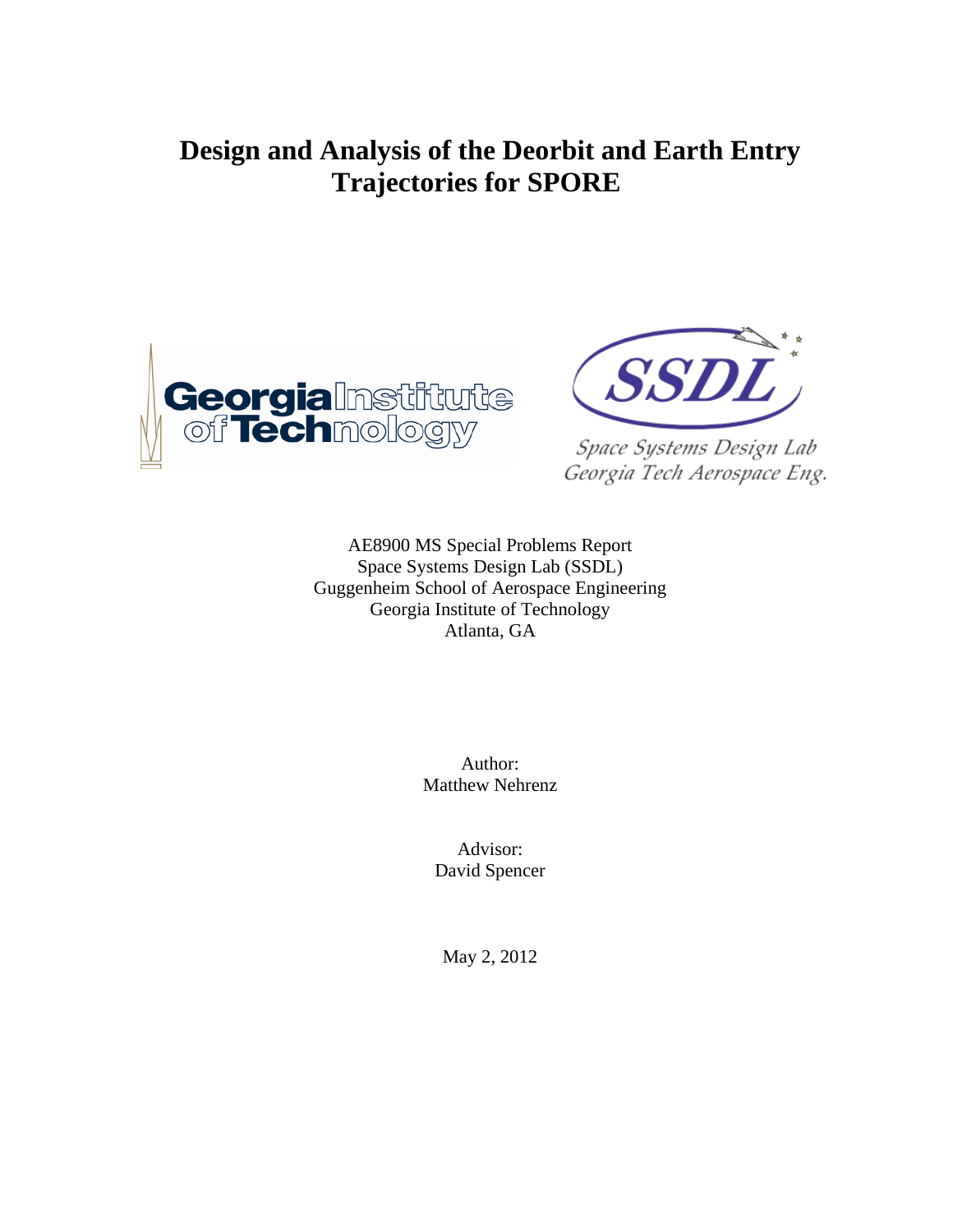# **Design and Analysis of the Deorbit and Earth Entry Trajectories for SPORE**

Matthew T. Nehrenz and David A. Spencer *Georgia Institute of Technology, Atlanta, GA, 30332*

**Small Probes for Orbital Return of Experiments (SPORE) provides on-orbit operation and recovery of small payloads. The flight system architecture consists of a service module for on-orbit operations and deorbit maneuvering, and an entry vehicle for atmospheric entry, descent, and landing. Prior to approximating a landing footprint with a Monte Carlo analysis on the entry trajectory, the entry state uncertainties must be characterized. These uncertainties arise from errors induced by the guidance system and thruster pointing control during the deorbit maneuver. In order to capture the effect that these errors have on the entry state uncertainty, the service module's attitude determination and control system (ADCS) and guidance system were both modeled in Matlab. By incorporating the ADCS loop into the guidance loop, the effect of pointing errors during the deorbit trajectory combined with errors in the guidance system can be assessed. A Monte Carlo analysis is performed on this 3+3 DOF deorbit simulation (which terminates at entry interface), resulting in an entry state covariance. The analysis is performed on the three orbits under consideration for SPORE: ISS, LEO, and GTO. Finally, the resulting entry state covariance from the deorbit simulation is used as input for an entry, descent, and landing trajectory Monte Carlo analysis. Landing footprint, heating, and g-loading are considered for trajectories targeting Woomera Test Range in Australia.**

## **Nomenclature**

| d.                                  | $=$ thruster moment arm     |
|-------------------------------------|-----------------------------|
| F                                   | $=$ force                   |
| g                                   | $=$ gravitational constant  |
| H                                   | $=$ thruster mapping matrix |
| $K_P$                               | $=$ proportional gain       |
| $K_D$                               | $=$ derivative gain         |
| M                                   | $=$ moment                  |
| $q_e$                               | $=$ quaternion error        |
| $r_e$                               | $=$ position error          |
| T                                   | $=$ commanded torque        |
| t.                                  | $=$ time                    |
| $\boldsymbol{u}$                    | $=$ thruster force          |
| $\Delta V$                          | $=$ delta-v                 |
| ν                                   | $=$ velocity                |
| $v_e$                               | $=$ velocity error          |
| γ                                   | $=$ flight path angle       |
| τ                                   | $=$ control command         |
| $\omega_{\scriptscriptstyle{\rho}}$ | $=$ body rate error         |
|                                     |                             |

### **I. Introduction**

The Small Probes for Orbital Return of Experiments (SPORE) flight system architecture provides a scalable, modular approach to the return and recovery of multi-purpose probes from orbit. Capable of accommodating payload volumes ranging from the 1-unit (1U) dimensions of 10x10x10 cm to 2U and 4U payloads, SPORE is targeted to carry flight experiments related to thermal protection system (TPS) performance validation, biological science, and materials science missions. SPORE is also designed to accommodate the return of small payloads from the International Space Station (ISS).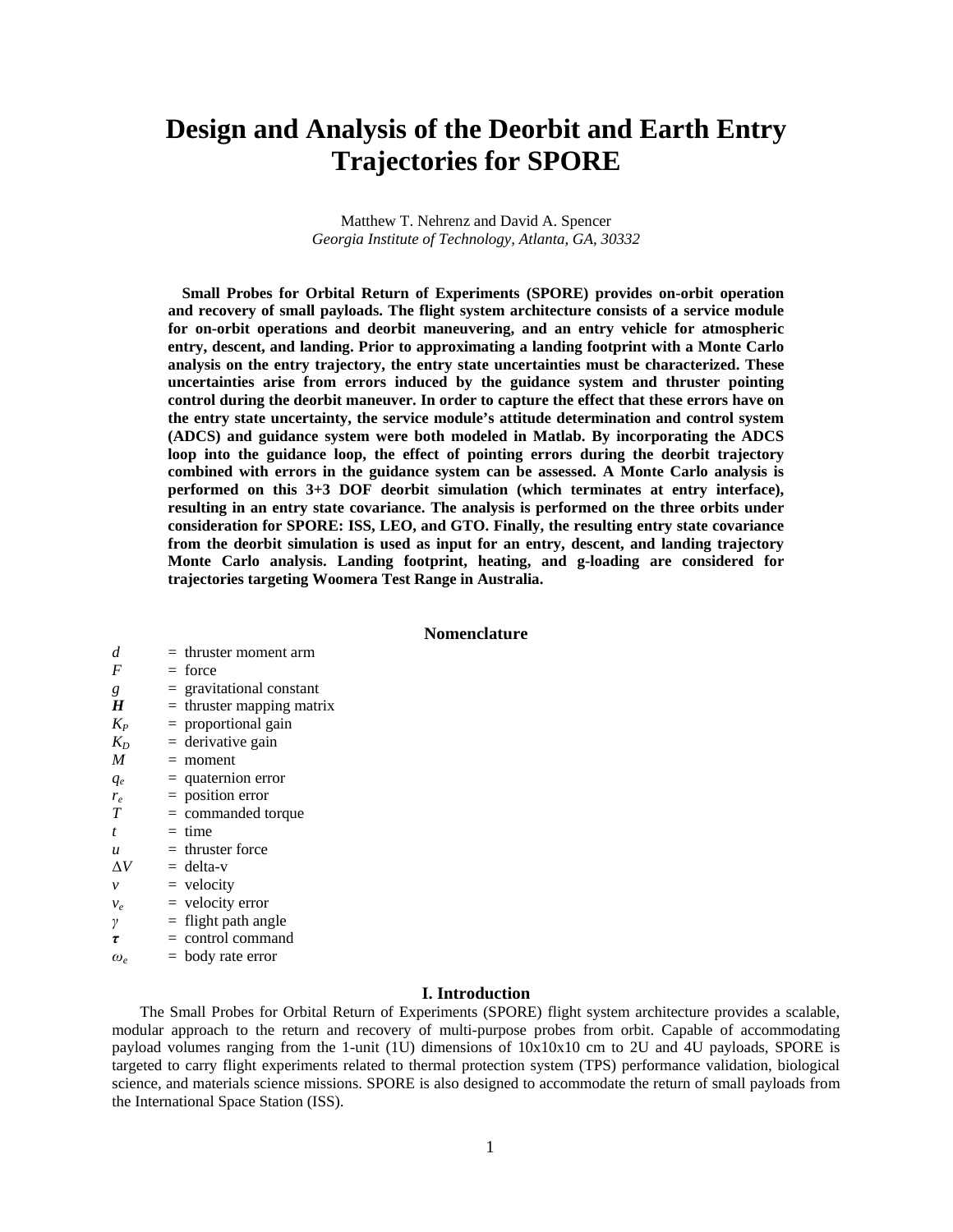SPORE consists of an entry vehicle attached to a service module. The service module provides power, thermal control, communications, propulsion, attitude control, and deorbit guidance while SPORE is on orbit. After the vehicle has spent sufficient time in orbit, the service module performs a deorbit maneuver, allowing for the entry vehicle to reenter the Earth's atmosphere and touch down at a specified landing site. [Figure 1](#page-2-0) shows the baseline sequence of events for a typical SPORE mission.



**Figure 1: Sequence of events for the SPORE mission**

<span id="page-2-0"></span>The deorbit trajectory will target a certain entry state that will allow the entry, descent, and landing (EDL) trajectory to meet thermal, g-loading, and landing ellipse constraints.

A common method for analyzing EDL trajectories is to use a Monte Carlo analysis to determine whether or not the vehicle will meet the constraints during reentry. However, in order to perform a meaningful Monte Carlo analysis, statistical uncertainties on the entry state must be known. In this case, these uncertainties are a function of the errors of the guidance system and the attitude determination and control system (ADCS). Inaccuracies in the GPS sensors and thruster pointing errors during the deorbit burn will dictate covariance of the state of the vehicle at atmospheric interface. The entry state covariance is calculated by performing a Monte Carlo analysis on the deorbit trajectory.

This paper describes the service module's ADCS and guidance system and explains how they are incorporated into a deorbit simulation. Then, using this simulation, a deorbit Monte Carlo analysis is used to determine SPORE's entry state uncertainties. Finally, an EDL Monte Carlo analysis is performed using the previously attainted entry state uncertainties to show that the trajectory passes all constraints.

### **II. ADCS**

The service module performs all ADCS tasks on orbit and during deorbit. Characterizing the errors in the ADCS is pivotal for understanding how ADCS inaccuracies affect the entry state uncertainty. During deorbit, the ADCS will point the main engine along the desired thrust vector that is provided by the guidance system. Thus, any pointing error will lead to variation in the vehicle's entry state at the end of the deorbit trajectory.

To control the vehicle, the service module utilizes thruster-only control with 12 thrusters for 3-axis stabilization. The thrusters were sized using an approximate size and mass of the vehicle as well as quantifying the expected disturbance torques on the spacecraft. Due to the low thrust necessary to stabilize the vehicle, cold gas thrusters will be used. Since the on orbit mission lifetime is on the order of a few weeks, the amount of fuel for ADCS needed will be low.

The service module's ADCS currently utilizes a proportional-derivative control law to command the necessary torque  $M_i$  for vehicle pointing and stabilization, and is given as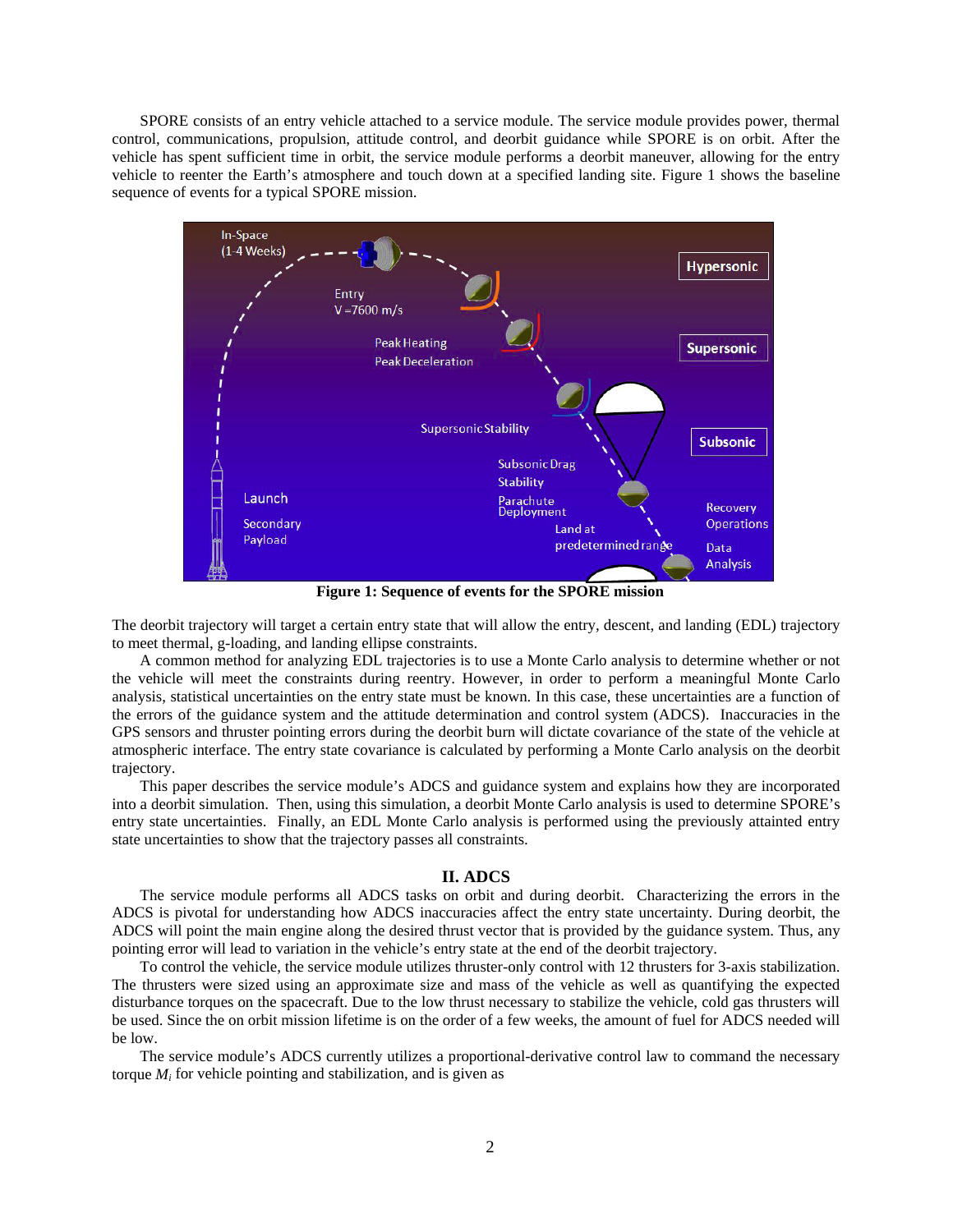$$
M_i = -K_{P_i}q_{e_i} - K_{D_i}\omega_{e_i} \qquad \text{for } i = 1, 2, 3
$$
 (1)

where  $K_p$  and  $K_d$  are system gains,  $\omega_e$  represents the body rates, and  $q_e$  is the error between the current quaternion and desired quaternion. However, the ADCS must apply this torque with some combination of the 12 thrusters. At the same time, fuel needs be minimized. To solve for the combination of thruster firings given a certain torque while minimizing fuel (referred to here as the thruster allocation logic), the simplex algorithm is used.<sup>1,2</sup> The simplex algorithm solves the linear optimization problem,<sup>3</sup> and for the following simulation, a built-in Matlab function is used to perform the optimization. The following expressions are the ADCS command input and the thruster command, respectively.

$$
\boldsymbol{\tau} = \left[ F_x \ F_y \ F_z \ M_x \ M_y \ M_z \right]^{\mathrm{T}}
$$
 (2)

$$
\mathbf{u} = [u_1 \, u_2 \, u_3 \, u_4 \, u_5 \, u_6 \, u_7 \, u_8 \, u_1 \, u_{10} \, u_{11} \, u_{12}]^T
$$
\n(3)

In the case of the service module ADCS, only moments will be present in the command input since no translational actuation is required; the translational dynamics are addressed in the deorbit guidance section. The thruster command is a vector of thrusts from each of the 12 thrusters, satisfying the following expression,

$$
0 \le u_i \le u_{max} \qquad \text{for } i = 1, \dots, 12 \tag{4}
$$

where  $u_{max}$  is the maximum thrust output for each one of the 12 cold gas thrusters. To map the thruster command to the ADCS torque command, the geometry of each thruster's placement on the vehicle must be characterized. [Figure](#page-3-0)  [2](#page-3-0) shows the thruster placement on the service module.



**Figure 2: ADCS thruster placement**

<span id="page-3-0"></span>Only two sides are shown above for clarity; the thruster cluster on the  $-X$  face is identical to the  $+X$  face, and the thruster cluster on the  $-Y$  face is identical to the  $+Y$  face. With this thruster placement, the thruster command can be mapped to the ADCS torque command as follows

$$
\tau = Hu \tag{5}
$$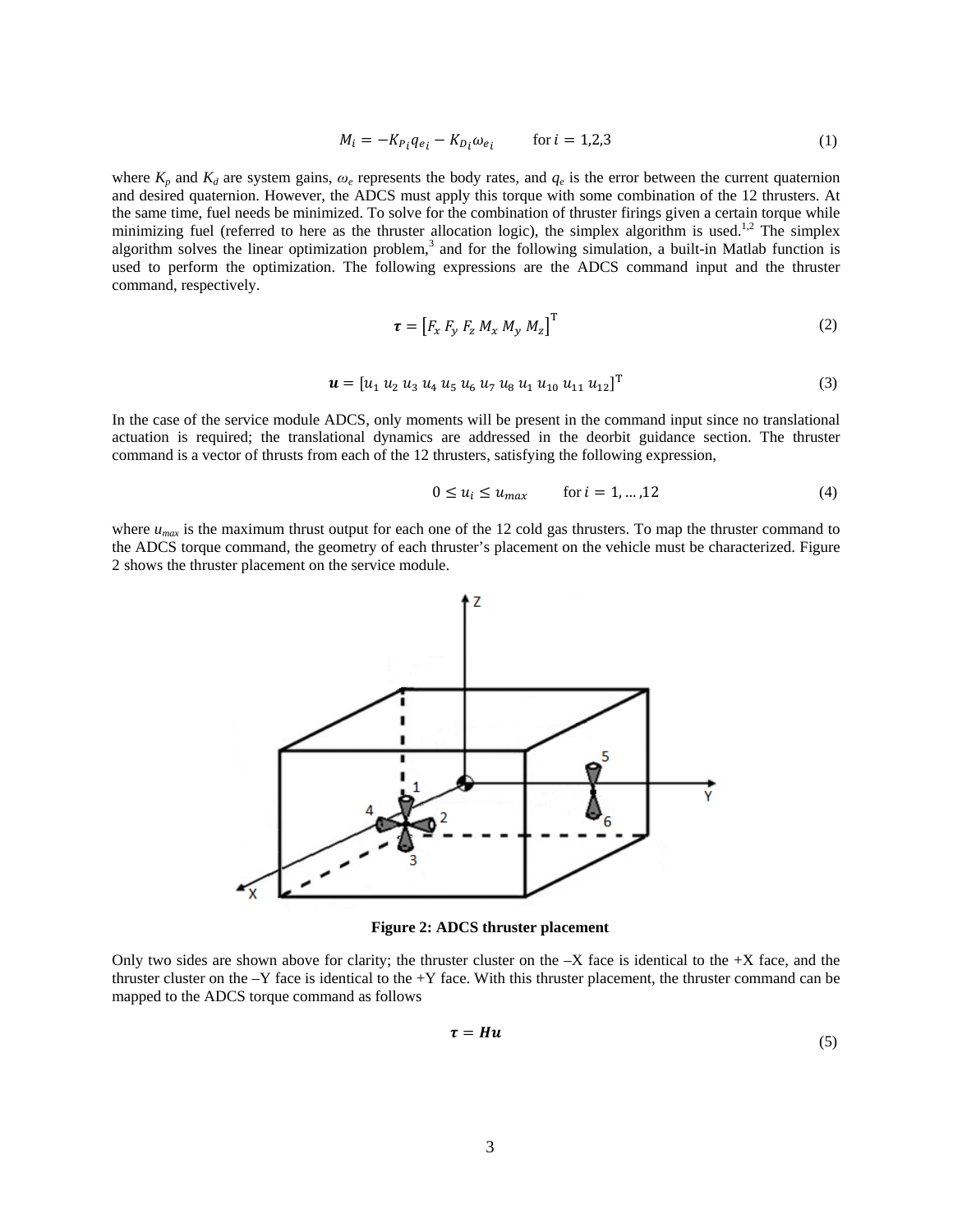$$
\mathbf{H} = \begin{bmatrix} 0 & 0 & 0 & 0 & 0 & 0 & 0 & -1 & 0 & 1 & 0 & 0 \\ 0 & -1 & 0 & 1 & 0 & 0 & 0 & 0 & 0 & 0 & 0 & 0 \\ -1 & 0 & 1 & 0 & -1 & 1 & -1 & 0 & 1 & 0 & -1 & 1 \\ 0 & 0 & 0 & 0 & -d_{y} & d_{y} & 0 & 0 & 0 & d_{y} & -d_{y} \\ d_{x} & 0 & -d_{x} & 0 & 0 & 0 & -d_{x} & 0 & d_{x} & 0 & 0 & 0 \\ 0 & -d_{x} & 0 & d_{x} & 0 & 0 & 0 & d_{x} & 0 & -d_{x} & 0 & 0 \end{bmatrix}
$$
(6)

where  $H$  is the thruster mapping matrix with 12 columns, each representing a thruster. The top three rows describe the direction the thrusters are pointed, while the bottom three rows describe the moment each thruster imparts on the vehicle. In this case, the ADCS will not provide a net force on the vehicle, only moments as follows:  $\tau$  =  $[0\ 0\ 0\ M_x\ M_y\ M_z]^T$ . Therefore, the top three rows of the mapping matrix are not necessary. The entries in the bottom three rows are moment arms, or the distance from the vehicle's center of mass. The above mapping matrix assumes the thrusters are placed equidistant from the center of mass; however, this assumption is for clarity in the thruster placement figure and is not necessary for the convergence of the thruster allocation algorithm.

The minimization problem is written as follows

minimize 
$$
\sum_{i=1}^{12} u_i
$$
  
subject to:  

$$
\tau = Hu
$$

$$
0 \le u_i \le u_{max}
$$
 (7)

The above formulation minimizes the total fuel used over all 12 thrusters while satisfying the thruster mapping constraint and the thrust magnitude constraint. Matlab's built in linear programming function solves this problem quickly and accurately, so the 12 thrust values for the ADCS simulation can be computed easily each ADCS cycle.

A Matlab program was written to simulate the service module's ADCS. [Figure 3](#page-4-0) is a block diagram illustrating the 3 DOF ADCS simulation.



<span id="page-4-0"></span>The block diagram shows how the control law commands a torque that the thruster allocation logic must convert into the 12 thruster outputs. Then, these outputs are fed to the system dynamics along with the following disturbance toques: gravity gradient, solar torque, aerodynamic torque, and main engine misalignment. The expressions for the disturbance torques are left out here, and the system dynamics relies on Euler's equations of rotational motion.<sup>4</sup> Thruster output from each thruster over time is shown in [Figure 4.](#page-5-0)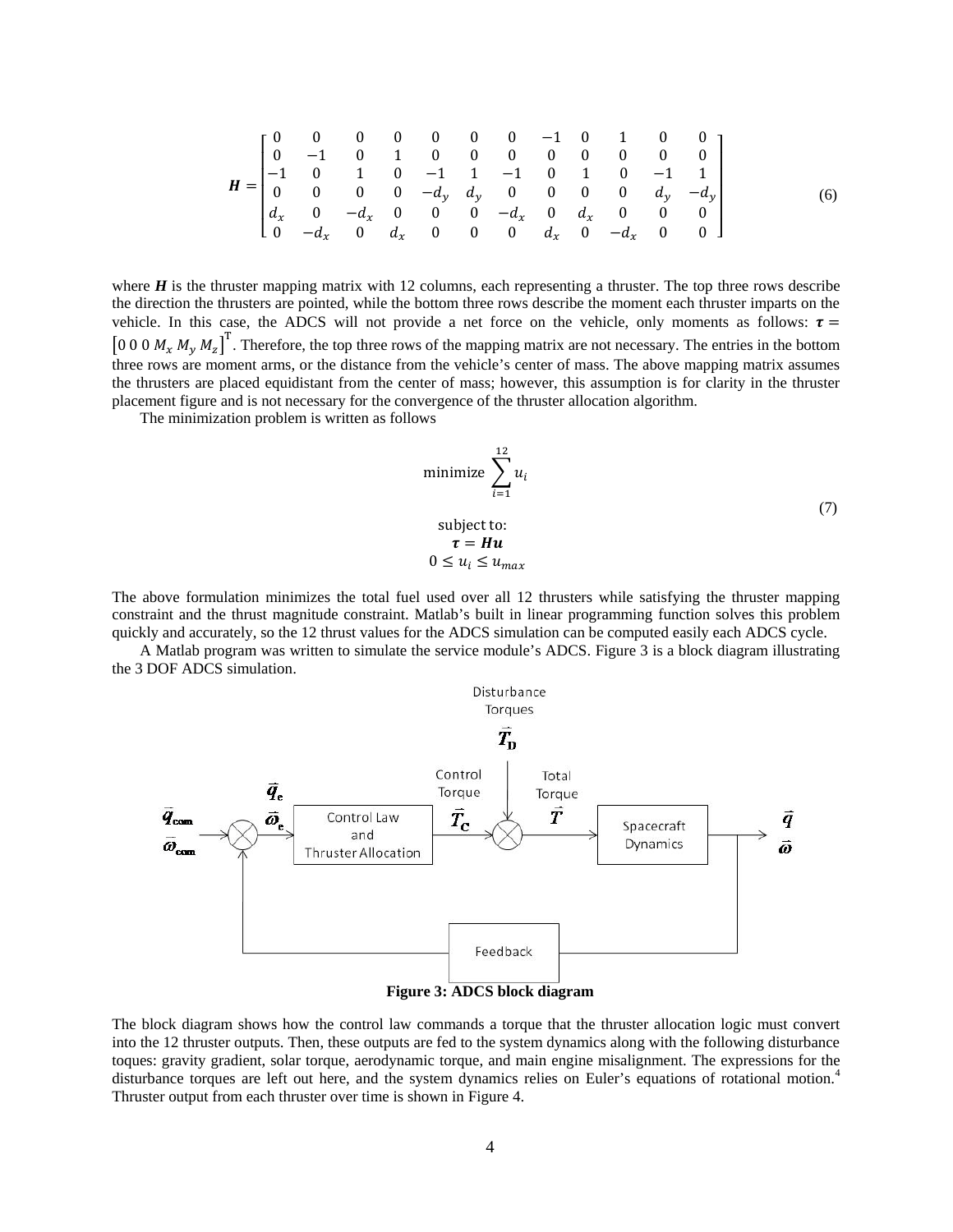

**Figure 4: Each of the 12 thruster outputs in Newtons**

<span id="page-5-0"></span>The above plots represent an hour of on-orbit operation; for a mission lasting 4-6 weeks, the fuel used for on-orbit operations and deorbit amounts to approximately 3 kg. With a functional ADCS simulation, errors can be added into either the attitude determination sensors or the control actuation to produce a desired pointing error. In this case, ADCS errors are added such that the overall pointing error in the system is 1°. [Figure 5](#page-5-1) shows the pointing error over a sample deorbit burn.



<span id="page-5-1"></span>**Figure 5: Pointing error during deorbit burn**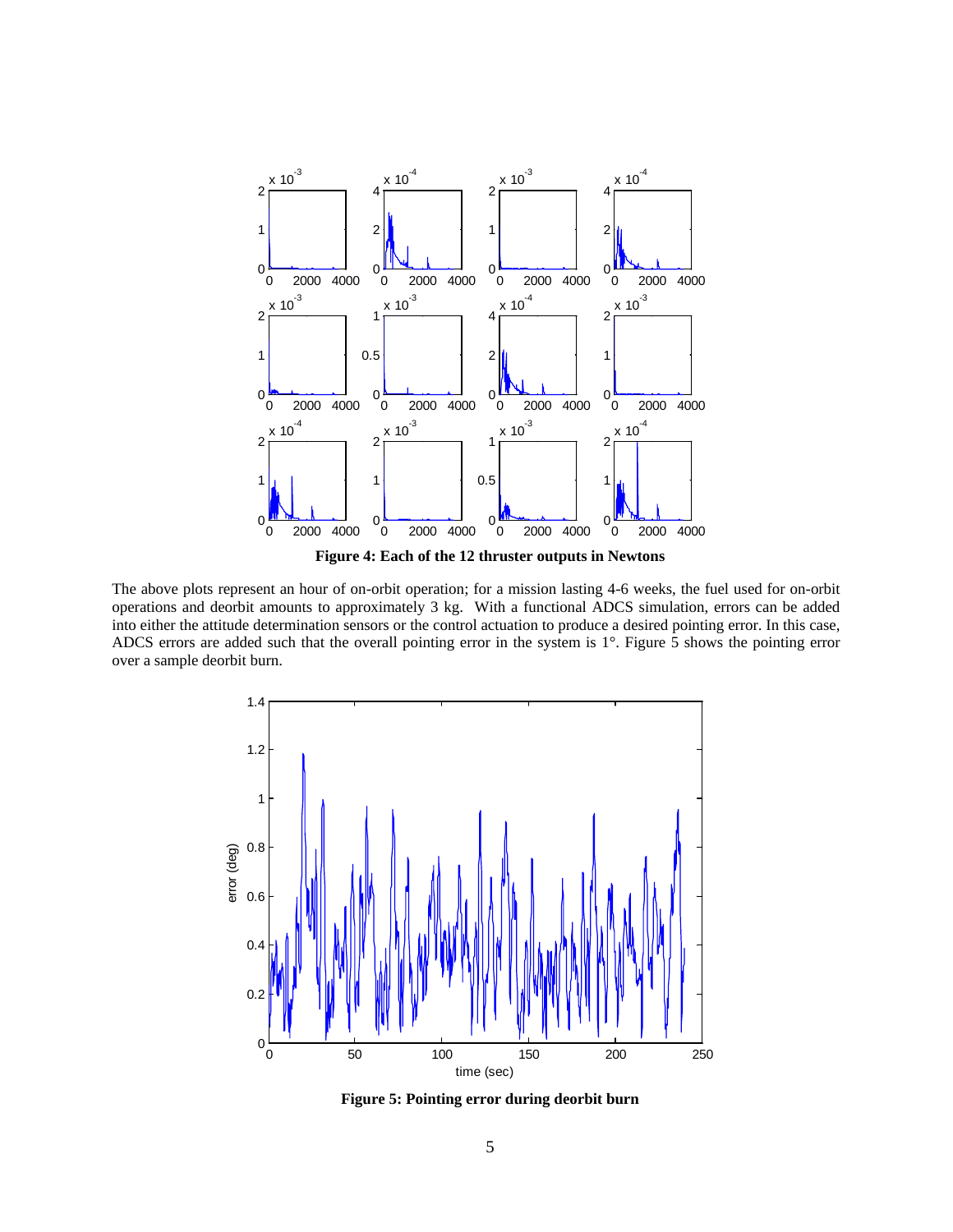As seen in the above figure, the ADCS simulation mimics a control system with a pointing error of approximately 1<sup>°</sup> during a deorbit burn. In the following section, the ADCS loop is inserted into the guidance loop in order to ascertain the effect that this pointing error has on the guidance system and the entry state uncertainty.

#### **III. Deorbit Guidance**

When the vehicle needs to deorbit, the service module's guidance system will command a thrust direction for the main engine. A proportional-derivative guidance law is used to track a predetermined, nominal deorbit burn trajectory. The guidance law calculates a thrust vector, *T*, for the main engine to apply that will track the nominal trajectory; it takes the form

$$
T_i = -K_{P_i} r_{e_i} - K_{D_i} v_{e_i} \qquad \text{for } i = 1, 2, 3
$$
 (8)

where  $r_e$  and  $v_e$  are the position and velocity errors, respectively. The position and velocity errors are simply the difference between the vehicle's state sensed by GPS sensors and the state at which the vehicle should be on the nominal deorbit trajectory at that specific time. This gains associated with this guidance law will affect the magnitude of the commanded thrust; however, the service module's main engine has a constant thrust engine, so the only purpose of the gains will be to weight the importance of either the position error or the velocity error. The ADCS will align the vehicle's thrust vector with the commanded thrust direction from the guidance law. A block diagram for the combined system with the ADCS running within the guidance loop is shown in [Figure 6.](#page-6-0)



**Figure 6: Integration of ADCS into the guidance system block diagram**

<span id="page-6-0"></span>Since the ADCS loop runs within the guidance loop, the ADCS must have a sufficiently faster cycle than the guidance system; currently, the ADCS frequency is 10 Hz and the guidance system frequency is 1 Hz. This gives the ADCS enough time to align the vehicle's thrust vector with the commanded thrust vector from the guidance system. A Matlab simulation combining the ADCS with the guidance system was written for the purpose of characterizing the entry state uncertainty, which will be discussed in the following section. In addition to the error added into the ADCS loop, position and velocity errors in the GPS sensors are added in as well. The simulation decouples the rotational dynamics from the translational dynamics: for each cycle of the outer guidance loop, the ADCS portion runs the rotational 3 DOF simulation and saves the resulting thrust vector to be applied over that particular guidance system cycle. The resulting simulation is not 6 DOF since the rotation dynamics are decoupled from the translational dynamics, but it is a 3+3 DOF simulation.

As mentioned previously, the guidance system tracks a predetermined nominal trajectory. The nominal trajectory should be fuel optimal in order to minimize fuel mass on board the vehicle. A Hohmann transfer is an optimal transfer;<sup>5</sup> however, this type of transfer assumes an impulsive burn, and in reality, the service module will perform a fixed length finite burn. In general, spacecraft orbit transfers are treated as impulsive because the length of the burn is negligible compared to the orbital period.

For this analysis, two different nominal trajectories will be created. One trajectory will be the result of thrusting in the opposite direction of the vehicle's velocity vector, referred to in this paper as "opposite to velocity thrusting." The other trajectory will be created by thrusting in the direction of the impulsive Hohmann transfer burn for the duration of the deorbit burn, referred to as "Hohmann direction thrusting." This direction will be tangent to the nearcircular orbit at the beginning of the burn and will stay constant in the inertial frame for the duration of the burn. [Figure 7](#page-7-0) illustrates the two approaches.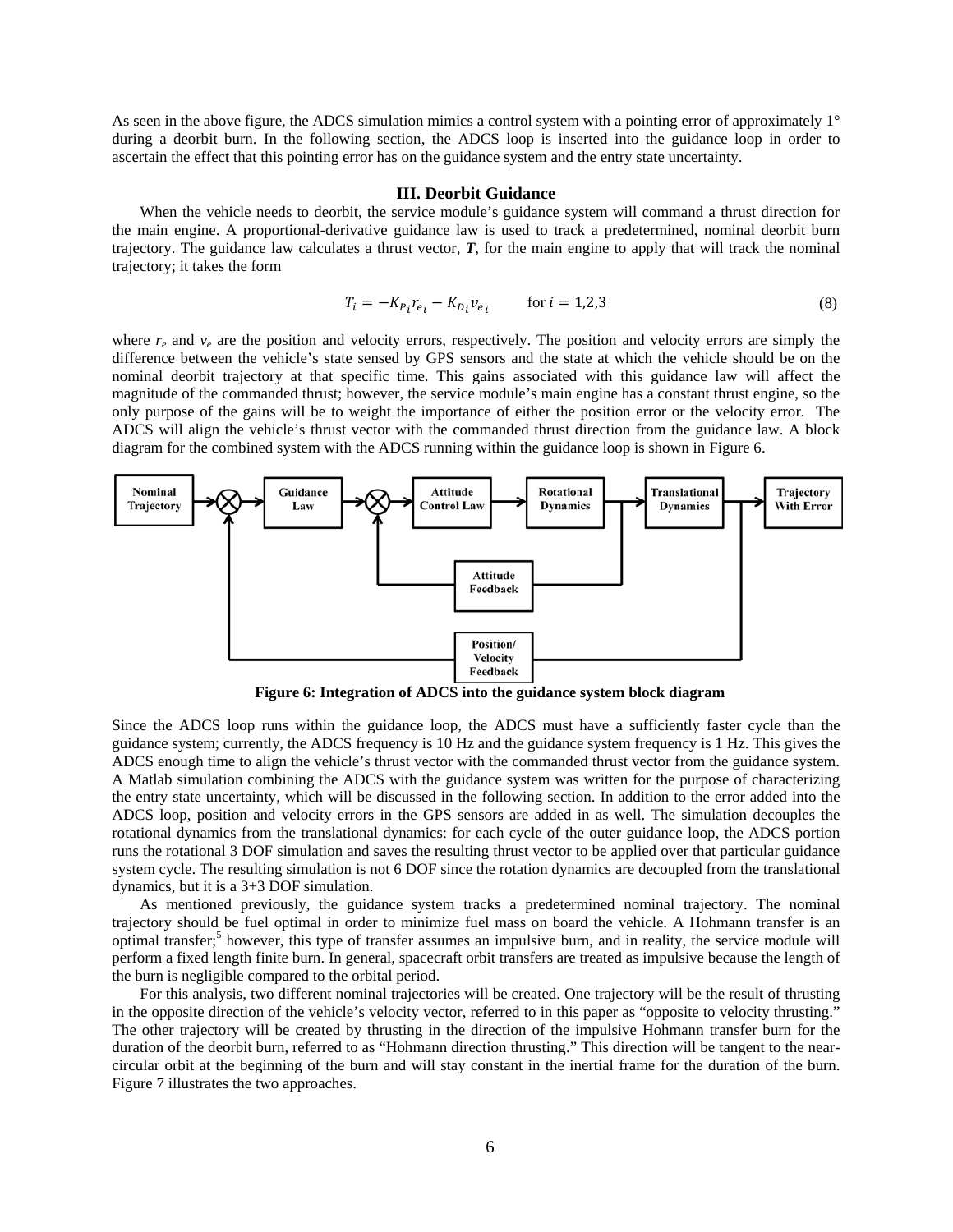

**Figure 7: The two deorbit approaches under consideration**

<span id="page-7-0"></span>For each approach, the length of the burn will be varied until the desired vehicle state at entry interface is obtained. Since the service module's engine is constant thrust, the burn time will be the only parameter to vary. To target certain entry conditions—in this case a specific flight path angle is targeted—a bisection root solver is wrapped around the trajectory code. The root solver calculates the duration of thrust necessary to target a given flight path angle at entry interface.

The two approaches will be compared based on the fuel needed to target a given flight path angle. Each approach suffers non-impulsive burn losses: the Hohmann direction thrusting velocity approach suffers gravity losses according to

$$
\Delta V_g = \int\limits_{t_i}^{t_f} g \sin \gamma \, dt \tag{9}
$$

Since the direction of thrust remains fixed with the Hohmann direction thrusting, the flight path angle is zero at the start of the burn but is non-zero and steadily grows after the start of the burn. On the other hand, the opposite to velocity thrusting approach keeps the flight path angle fixed at zero, effectively making the gravity loss term zero for all time; however, the thrust direction deviates from the Hohmann thrust direction thereby losing the optimal attribute of the Hohmann transfer burn direction. To compare the two approaches, the ISS orbit case will be considered because it is the lowest orbit and therefore requires the longest deorbit burn. For each approach, a range of entry flight path angles were targeted with the root solver mentioned earlier. [Figure 8](#page-8-0) shows the burn time needed to reach a given entry flight path angle for each approach.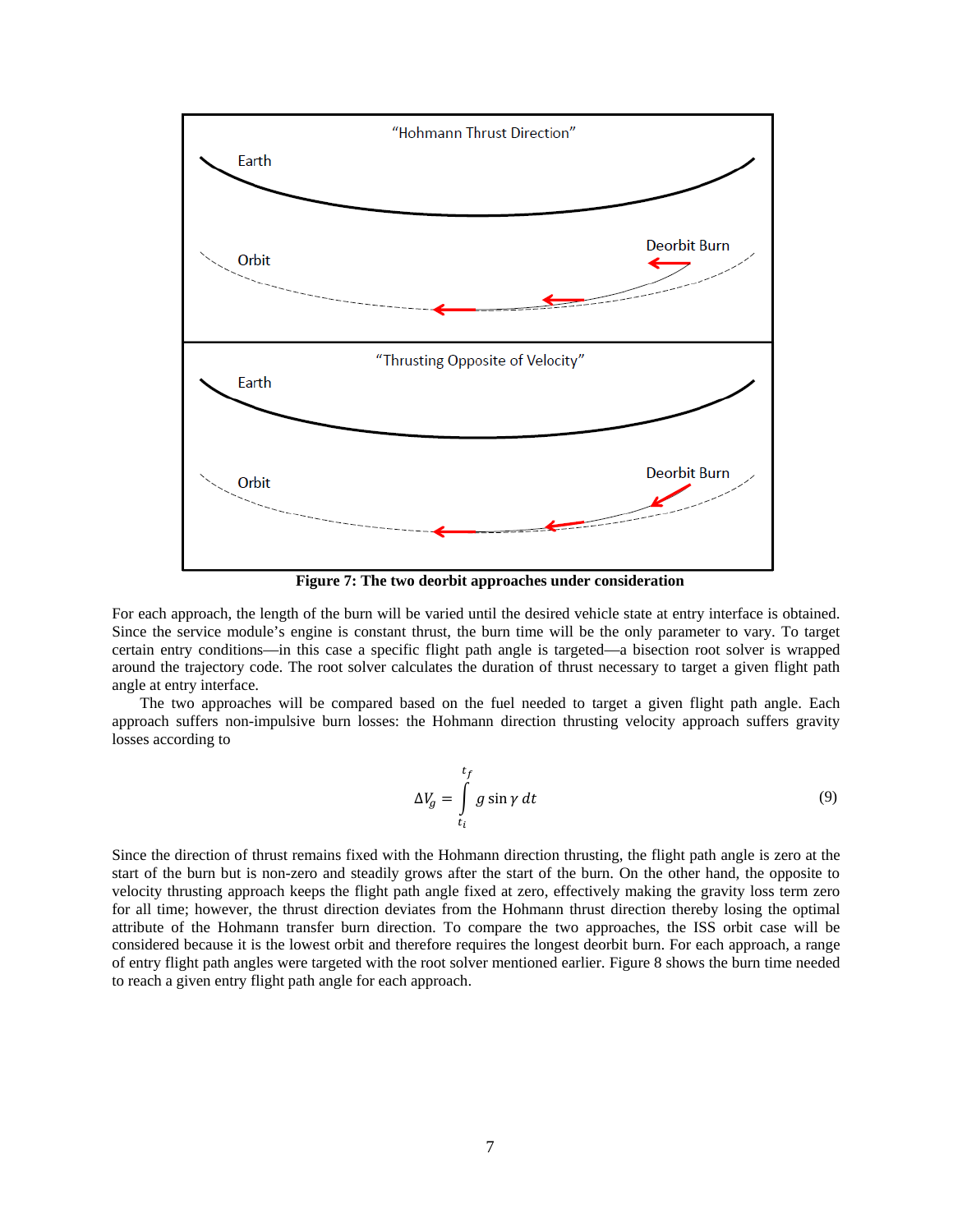

**Figure 8: Comparison of the two deorbit burn approaches**

<span id="page-8-0"></span>While there is not much difference between the two approaches at lower flight path angles, after an entry flight path angle of approximately 4.5°, the Hohmann thrusting direction approach requires a shorter burn and therefore less fuel, since the engine is constant thrust. Again, this analysis was performed on the ISS orbit case because it required the longest burn, thus having the worst approximation to an impulsive burn. The GTO burn occurs so far from Earth that the burn time is on the order of a few seconds, which is very close to an impulsive approximation.

### **IV. Entry State Uncertainty**

To calculate entry state uncertainty, the Matlab simulation that incorporates the ADCS error and the guidance system error was wrapped in a Monte Carlo analysis. The errors included in the analysis are ADCS pointing error, GPS position error, and GPS velocity error. These errors are summarized in [Table 1.](#page-8-1) The errors are the inputs to a Monte Carlo analysis for each of the three reference orbits in question: LEO, ISS, and GTO. For each orbit, 1000

Monte Carlo runs are performed. [Table 2](#page-8-2) shows the resulting 3-σ uncertainties for each of the three orbits. Entry altitude, or atmospheric interface, is defined here as 125 km.

From [Table 2,](#page-8-2) it is apparent that entry flight path angle uncertainty decreases as the burn time increases. As discussed in the previous section, the lower orbits, ISS and LEO, require a longer burn to achieve enough delta-v for deorbit. As the deorbit burn is performed, a long burn time provides the guidance system with

more time to perform trajectory corrections. Additionally, from GTO, there is a much greater distance to coast after the deorbit burn which allows the vehicle to deviate from the nominal trajectory more. In contrast to the trend in entry flight path angle uncertainty, the entry velocity uncertainty increases as burn time increases. With longer burn time, there is increased opportunity for velocity errors due to the ADCS not pointing the main engine exactly along the commanded thrust vector.

### <span id="page-8-1"></span>**Table 1: Input errors for deorbit Monte Carlo analysis (3-σ)**

| <b>ADCS</b> Pointing Error | 10                 |
|----------------------------|--------------------|
| <b>GPS</b> Position Error  | 1.8 <sub>m</sub>   |
| <b>GPS Velocity Error</b>  | $0.03 \text{ m/s}$ |

#### **Table 2: 3-σ entry state uncertainties**

<span id="page-8-2"></span>

|                         | <b>LEO</b> | <b>GTO</b> | <b>ISS</b> |
|-------------------------|------------|------------|------------|
| Longitude $(^{\circ}E)$ | 0.1663     | 0.0121     | 0.4993     |
| Latitude $(^{\circ}N)$  | 0.2401     | 0.0235     | 0.1176     |
| Velocity (m/s)          | 0.3393     | 0.0032     | 0.0379     |
| Flight path angle $(°)$ | 0.0053     | 0.0111     | 0.0036     |
| Heading $(°)$           | 0.0181     | 0.004      | 0.0189     |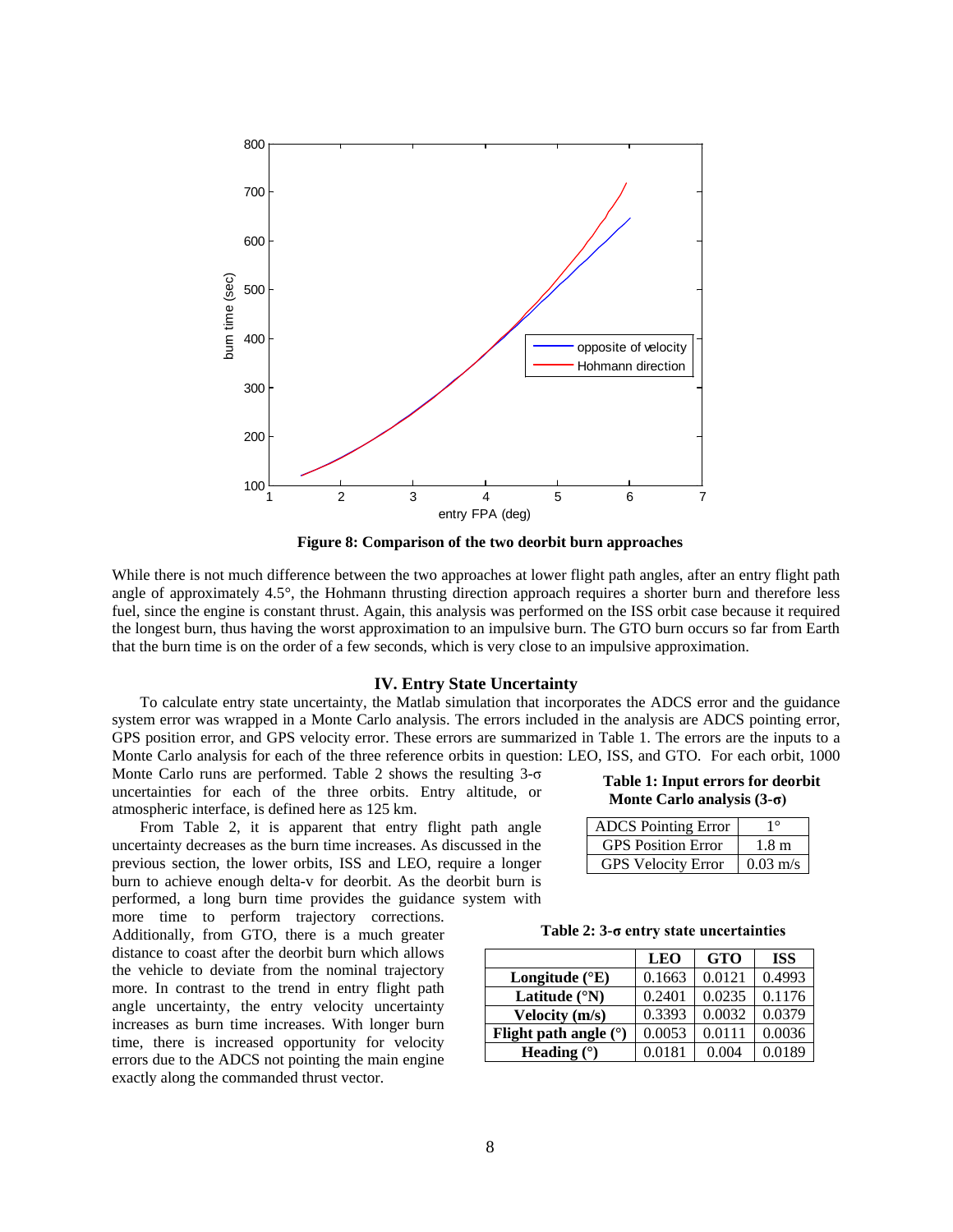### **V. Entry, Descent, and Landing**

With the entry state uncertainties obtained in the previous section, a Monte Carlo analysis can be performed on the EDL segment of the mission. A separate Matlab simulation was written for this purpose, utilizing atmospheric relative, 3 DOF equations of motion with bank angle modulation.<sup>6</sup> Bank angle modulation allows for a lift vector to be rotated, effectively applying a force on the vehicle. The SPORE entry vehicle generates no lift; however, wind force is added into the simulation via the lift vector and bank angle modulation. Atmospheric winds and all atmospheric uncertainties are modeled using EarthGRAM (Global Reference Atmospheric Model) to randomly generate a table of 1000 atmospheres. These atmospheres were used in the Monte Carlo simulation and represent the uncertainties in density, temperature, and winds from 0 to 125 km altitude. Plots of the 3-σ variation in the atmospheres are shown in [Figure 9.](#page-9-0)



**Figure 9: Variation in the atmospheric model**

<span id="page-9-0"></span>Entry state uncertainties are listed in [Table 2](#page-8-2) in the previous section. The  $3-\sigma$  uncertainties for drag coefficient are 0.03 for Mach numbers greater than 10 and 0.1 for Mach numbers less than 5.

The nominal entry states for each orbit were chosen to target Woomera Test Range in Austalia. Nominal flight path angle was the variable that was tuned in order to meet specific g-loading and heating requirements. The nominal entry states, masses and diameters are given in [Table 3.](#page-9-1) The LEO and GTO cases are 1U

|  |  | <b>Table 3: Nominal entry states</b> |  |  |
|--|--|--------------------------------------|--|--|
|--|--|--------------------------------------|--|--|

<span id="page-9-1"></span>

|                         | <b>LEO</b> | <b>GTO</b> | <b>ISS</b> |
|-------------------------|------------|------------|------------|
| Longitude $(^{\circ}E)$ | 137.65     | 127.98     | 126.78     |
| Latitude (°N)           | $-16.65$   | $-36.40$   | $-43.75$   |
| <b>Velocity</b> (m/s)   | 7780.0     | 9964.4     | 7282.0     |
| Flight path angle $(°)$ | $-5.00$    | $-6.72$    | $-5.00$    |
| Heading $(°)$           | 267.10     | 32.20      | 53.70      |
| Mass (kg)               | 8.74       | 8.74       | 28.70      |
| Diameter (mm)           | 406        | 406        | 630        |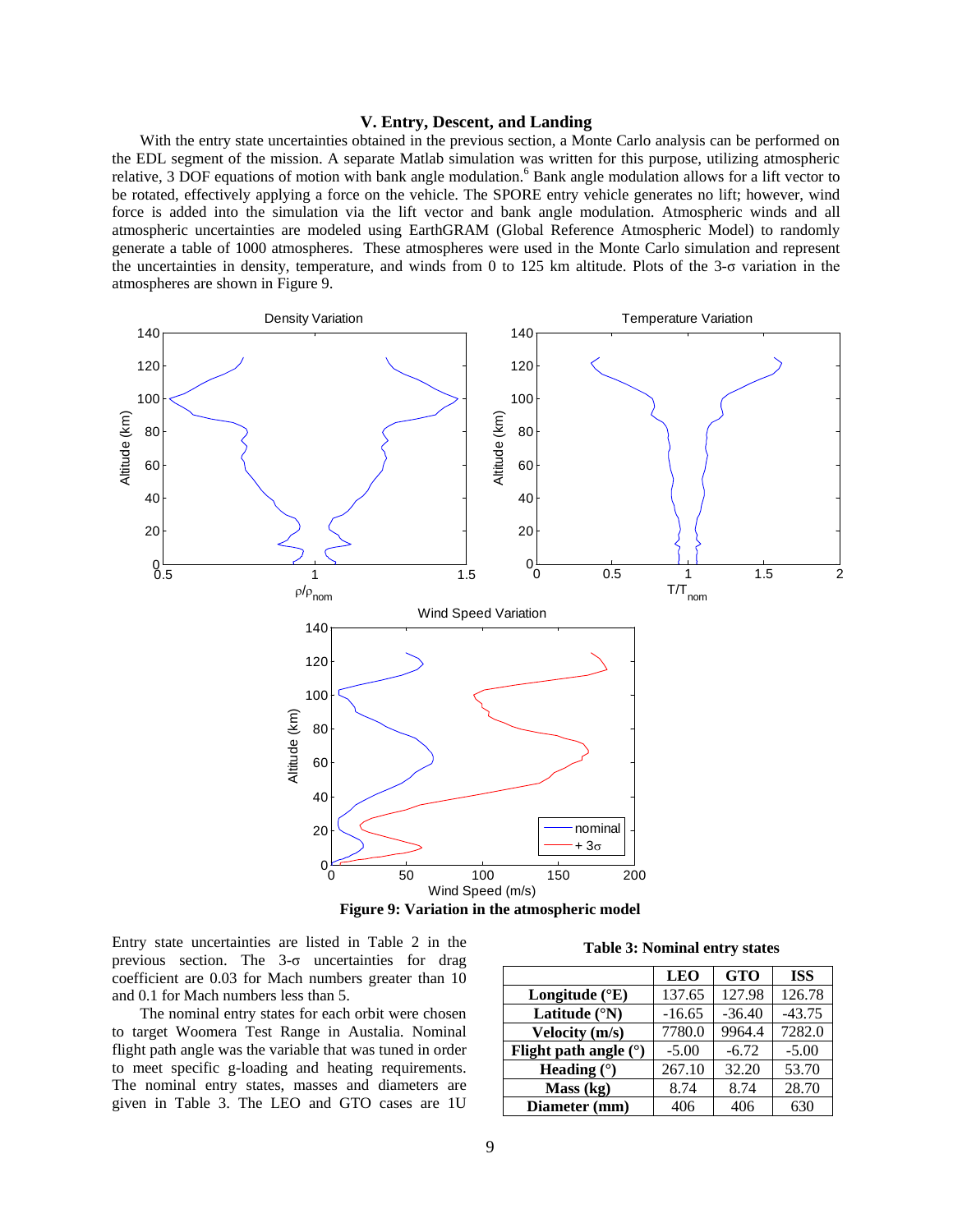configurations while the ISS orbit case is a 2U configuration. The drag area of each vehicle is calculated using the diameter of the vehicle and the drag coefficient,  $C<sub>D</sub>$ , which is a function of Mach number. This relationship can be found in the aerodynamic database for Mars Microprobe.<sup>7</sup> The Sutton-Graves relationship is used for stagnation point heating, and peak decelerations are calculated to make sure that payload loading requirements are not violated. Currently, parachute deployment is modeled as occurring at an altitude of 5 km, but in the future will be modeled as a G-switch. A deployment altitude of 5 km was chosen as it falls between the 3.1 km main deployment altitude of Stardust and 10 km main deployment altitude of the Hayabusa spacecraft.<sup>8,9</sup> At this altitude, the entry vehicle is traveling at a low subsonic speed at a near 90° flight path angle. The nominal trajectories are illustrated below in [Figure 10](#page-10-0) with an altitude versus velocity plot.



**Figure 10: Nominal trajectories for the three orbit cases**

<span id="page-10-0"></span>Each trajectory begins at 125 km with the entry states defined in [Table 3](#page-9-1) and ends at 5 km, where the parachute is deployed. At this point, the model switches to a parachute mode.

In the parachute portion of the trajectory, two types of inflation are modeled. For the Monte Carlo simulations, an instantaneous inflation is modeled to save on run time. For the nominal simulations, a linear inflation profile is assumed using Knacke's inflation time relationship.<sup>10</sup> This inflation profile, combined with a time delay for line stretch, allows for re-contact analysis to be performed, ensuring that any deployed fragments of the backshell will not intersect the entry vehicle trajectory. Atmospheric wind contributions to the entry vehicle landing dispersions are modeled, assuming the parachute-vehicle system trims to the relative wind vector. Logic iss also present in the code to ensure that the maximum dynamic pressure parachute constraints are not violated. 1000 Monte Carlo cases

were run in order to capture the extreme off-nominal points of the landing ellipse, heating, and gloading. The results for the 1U LEO and GTO and the 2U ISS cases are shown in [Table 4.](#page-10-1) The landing ellipse for LEO and a plot of maximum heat rate and maximum deceleration are shown in [Figure 11.](#page-11-0)

| <b>Table 4: EDL Monte Carlo results</b> |  |  |  |  |  |
|-----------------------------------------|--|--|--|--|--|
|-----------------------------------------|--|--|--|--|--|

<span id="page-10-1"></span>

|                                           | <b>LEO</b> | <b>GTO</b> | <b>ISS</b> |
|-------------------------------------------|------------|------------|------------|
| Worst Case Heat Flux (W/cm <sup>2</sup> ) | 267.2      | 514.8      | 237.37     |
| Worst Case Heat Load $(J/cm2)$            | 12857      | 22227      | 12192      |
| Maximum G's                               | 15.65      | 20.33      | 14.59      |
| <b>Landing Ellipse Downrange (km)</b>     | 59         | 37         | 84         |
| <b>Landing Ellipse Crossrange (km)</b>    | 34         |            | 31         |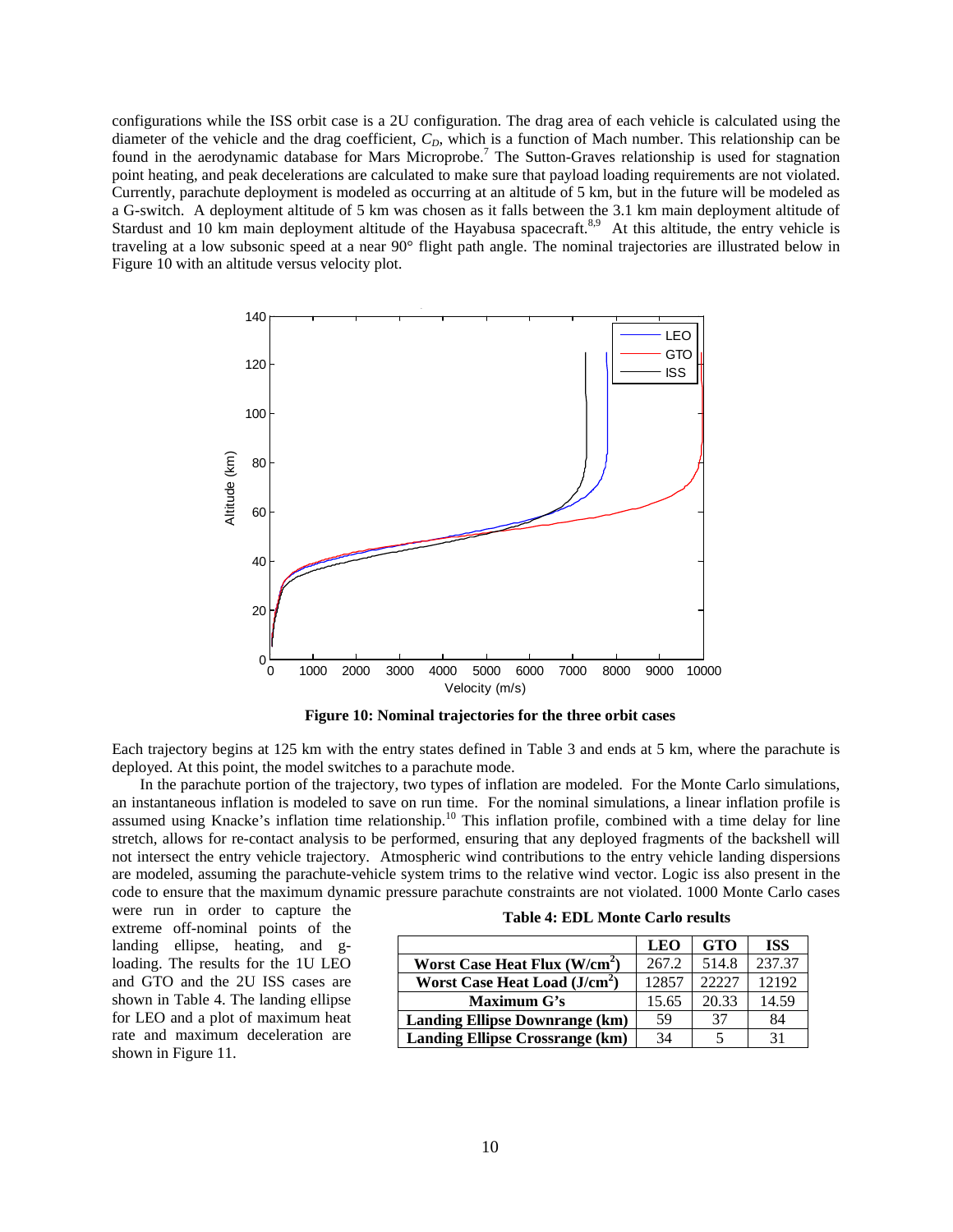

**Figure 11: Monte Carlo results for LEO**

<span id="page-11-0"></span>The landing ellipse dimensions are found in [Table 4;](#page-10-1) the size of the ellipse is acceptable for the Woomera Test Range. From a LEO orbit, maximum heat rate and maximum deceleration remain reasonably low because of the shallow -5° entry flight path angle. Results for entry from GTO are given in [Figure 12.](#page-11-1)



<span id="page-11-1"></span>A contrast to LEO, the trajectory from GTO has a smaller ellipse that is much narrower. The reason the ellipse is smaller is because the entry flight path angle is steeper, creating an entry trajectory that is more direct to the ground. This trajectory has less time for uncertainties to affect the dispersion on the ground. The reason the ellipse is much longer downrange than cross range is because the uncertainty on entry flight path angle is higher for the GTO case. The ellipse is very narrow because the heading angle uncertainty from the GTO deorbit Monte Carlo results is much lower than for the other two orbits. Because the entry flight path angle is steeper and the entry velocity is much higher from GTO, the maximum heat rate and maximum deceleration are much higher. Since the 1U configuration is a test bed for new heat shield materials, the elevated maximum heat rate is desirable. Finally, [Figure 13](#page-12-0) shows results for the ISS case.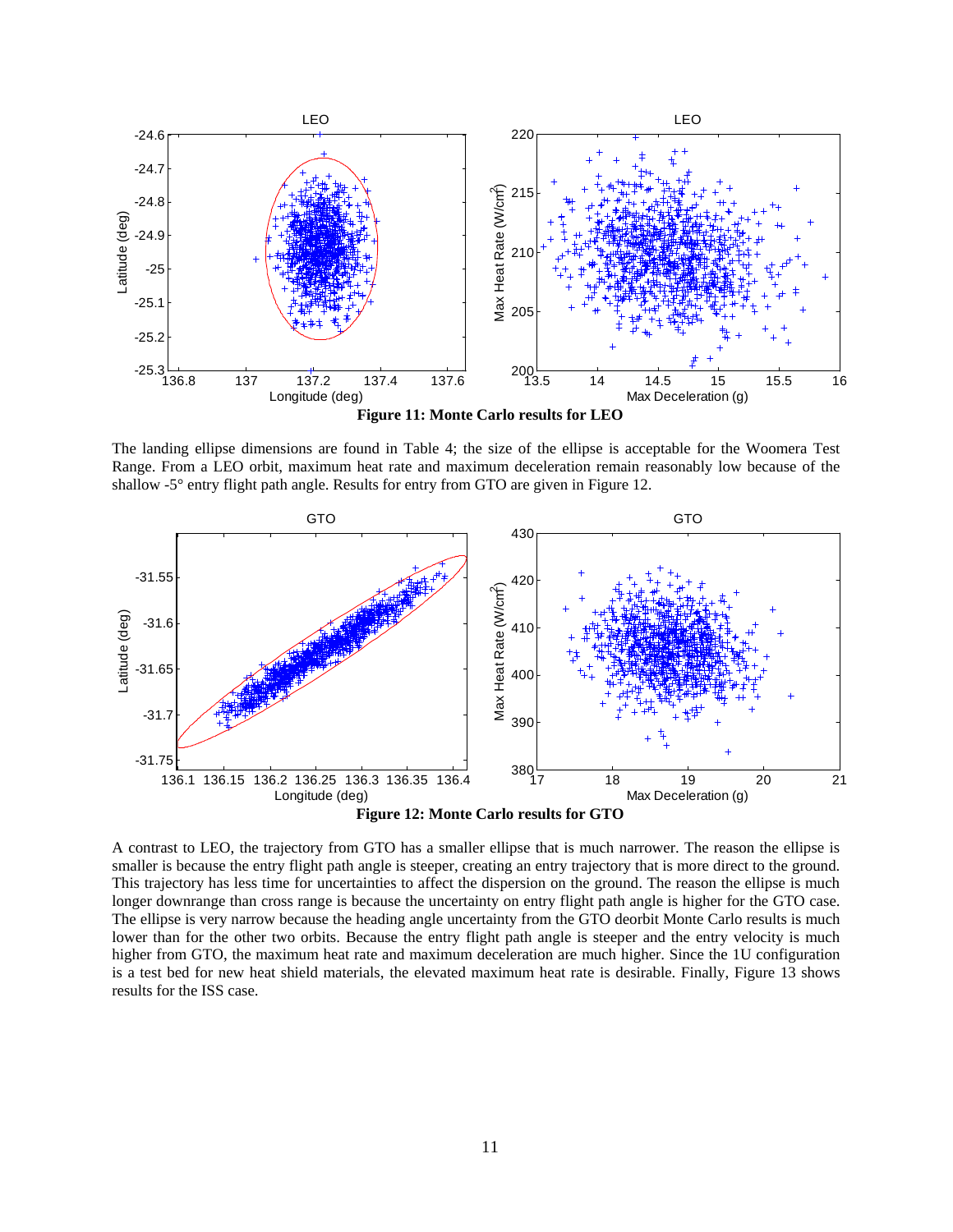

**Figure 13: Monte Carlo results for ISS orbit**

<span id="page-12-0"></span>Given equal entry flight path angles and a smaller entry flight path angle uncertainty for the ISS case than for the LEO case, one would expect a smaller landing ellipse for the ISS case. However, the nominal entry velocity for ISS is lower, allowing for uncertainties to have a longer time to affect the dispersions. Similar to the LEO case, the maximum heat rate and maximum deceleration are relatively low; since the ISS case presented here is a 2U vehicle that will possibly contain a biological payload, the reduced heating and deceleration is necessary.

The g-loading requirements for a biological payload are: do not exceed 16 g's for 20 seconds, and do not exceed 9 g's for 100 seconds. There are no specific heat rate requirements; however, there are biological payload temperature requirements. During a collaborative design session, a thermal modeling tool used heat rate information from this trajectory analysis to make sure the payload did not overheat. Also, if any dispersed trajectories failed to satisfy g-loading or heating requirements, than the nominal entry states were varied until 100% of the dispersed trajectories met the requirements.

#### **VI. Conclusion**

It has been shown how SPORE's ADCS and guidance system are incorporated into a deorbit simulation. This simulation is used for a Monte Carlo analysis that produces the vehicle's state covariance at entry interface. The entry state covariance is then used as the input to an EDL trajectory Monte Carlo analysis to gain insight on landing footprint, heating, and g-loading. These tools will aid in the mission design process for future SPORE missions.

Since SPORE is currently in the initial design phase, these simulation tools will need to be updated throughout the design process. The attitude and guidance control laws may change; this analysis assumed standard proportionalderivative control in order to obtain initial uncertainties and results. Additionally, when the service module design is further along, more uncertainties should be included. Namely, a thrust magnitude error should be quantified through testing and added into the deorbit Monte Carlo analysis. As the SPORE design develops, more collaborative design sessions with the other disciplines will be performed to ensure the design still meets all requirements.

**References**<br><sup>1</sup>Curti, F., Romano, M., and Bevilacqua, R., "Lyapunov-Based Thrusters' Selection for Spacecraft Control: Analysis and Experimentation," *Journal of Spacecraft & Rockets*, Vol. 33, No. 4, July-Aug. 2010, pp. 1143-1160. <sup>2</sup>

<sup>2</sup>Cho, D., Jung, D., and Tsiotras, P., "A 5-dof Experimental Platform for Spacecraft Rendezvous and Docking," *Infotech at Aerospace Conference*, Seattle, WA, April 6-9, 2009, AIAA Paper 2009-1869 <sup>3</sup>

<sup>3</sup>Vanderplaats, G. N., *Multidiscipline Design Optimization*, 1<sup>st</sup> ed., Vanderplaats Research & Development, Inc., Monterey, CA, 2007.

Wie, B., *Space Vehicle Dynamics and Control*, AIAA Education Series, AIAA, Washington, DC, 1998. <sup>5</sup>

<sup>5</sup>Bate, R. B., Mueller, D. D., and White, J. E., *Fundamentals of Astrodynamics*, Dover Publications, New York, 1971.

<sup>6</sup>Vinh, N., Busemann, A., and Culp, R. D., *Hypersonic and Planetary Entry Flight Mechanics*, University of Michigan Press, 1980.

<sup>7</sup>Mitcheltree, R. A., Moss, J. N., Cheatwood, F. M., Greene, F. A., and Braun, R. D., "Aerodynamics of the Mars Microprobe Entry Vehicles," AIAA Paper 97-3658, *Atmospheric Flight Mechanics Conference*, New Orleans, LA, August 11-13, 1997.